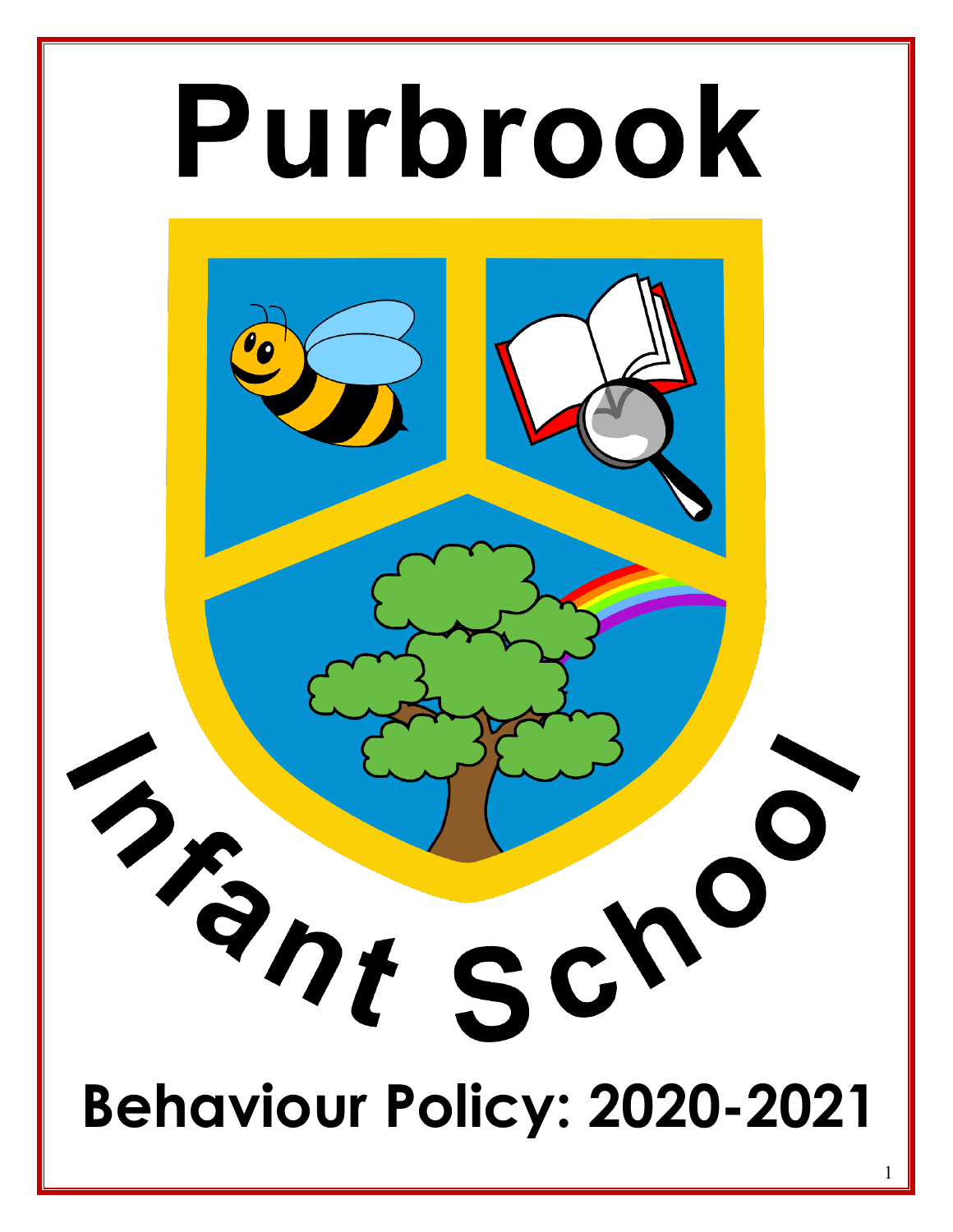## **Rationale**

At Purbrook Infant School, we want the behaviour policy to support the core aims, objectives and ethos of the school. At the heart of our policy are the school values of resilience, independence and respect. We have very high standards of behaviour and believe that catching children being good and rewarding good behaviour is a positive and successful way of promoting expectations for behaviour. Our Values programme supports this and is intrinsic to developing the child's ability to manage their own behaviour.

Positive behaviour management is the responsibility of all staff. Consistency and communication are vital in achieving and maintaining good behaviour in the classroom and around the school, both inside and outside. All members of staff are expected to help in achieving an atmosphere that is conducive to learning. Respect and consideration for others are considered to be basic requirements allowing teachers to teach and all pupils to learn.

'We consider the best way to encourage good standards of behaviour in schools is a clear code of conduct backed by a balanced combination of rewards and sanctions within a community atmosphere. Establishing a whole school behaviour policy is an important step in that direction'. (Elton Report, Chapter 4, Para 50)

# **AIMS**

- *We aim to create a community where everyone feels valued and where all feel they can make a positive contribution.*
- *To allow all members of the school to enjoy being here.*
- *To encourage everyone to thrive within the school community*
- *To have high expectations of behaviour from all within the school community*
- *For children to have an awareness of their own needs, views and feelings, and show sensitivity to the needs, views and feelings of others.*
- *We encourage children to be aware of the world in which they live and the diversity of different cultures; to show respect and tolerance for the beliefs of others.*
- *The partnership between parents, carers and staff is key to maintaining high standards of behaviour*

# **When managing behaviour related situations we will:**

- $\triangleright$  deal with issues reasonably and calmly as it shows respect for others.
- $\triangleright$  criticise the behaviour- not the person. It is possible to change our behaviour, but we cannot change our innate personalities.
- $\triangleright$  be fair in our dealings with one another, so that we do not give people reason to be resentful.
- $\triangleright$  look for the best in others; praise and encouragement raises self-esteem and builds relationships.
- $\triangleright$  celebrate good behaviour frequently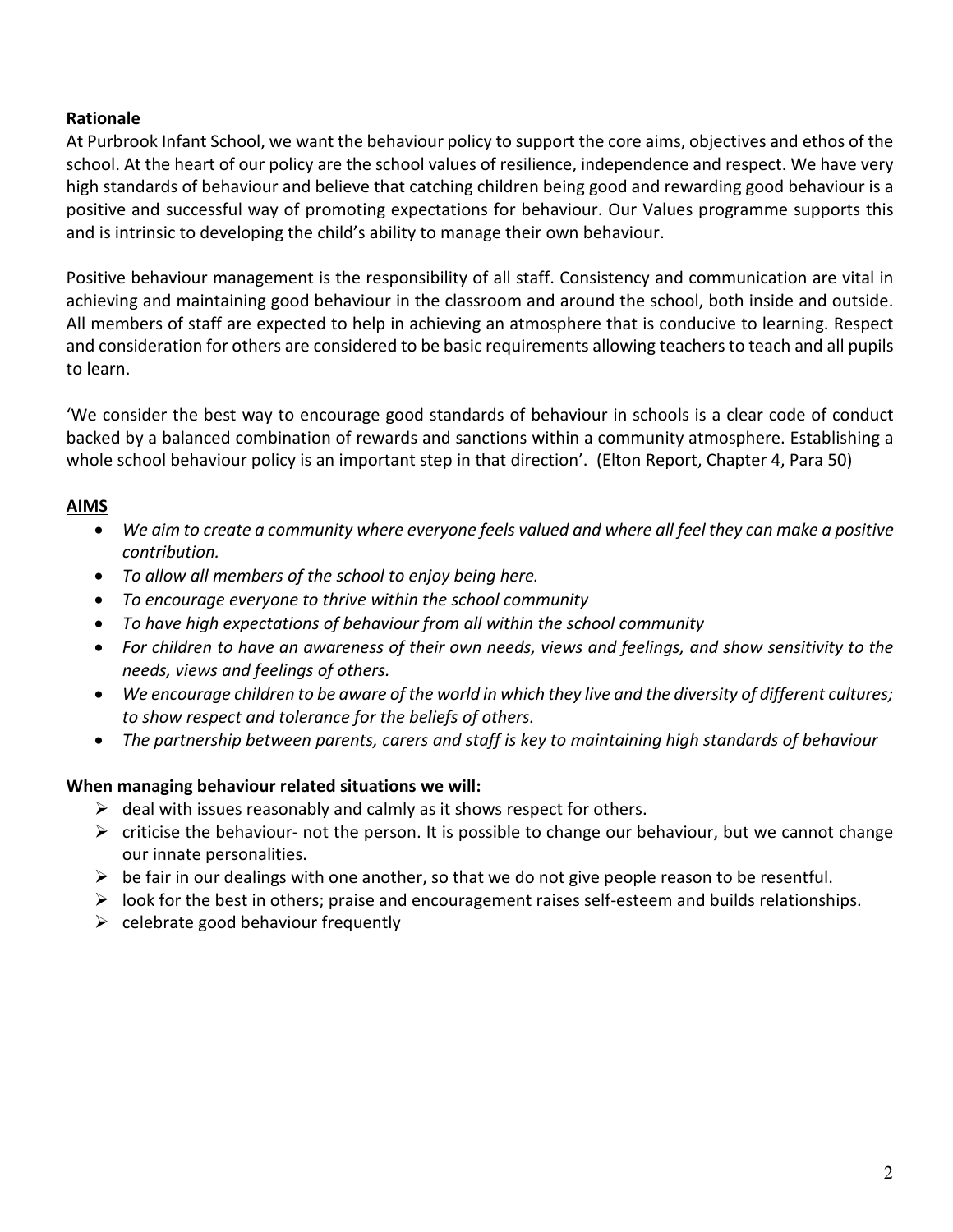### **PURBROOK CODE OF BEHAVIOUR**

At Purbrook we will:

♦ **Be kind and thoughtful. Bullying and racism are not tolerated in any form.**

*Incidents of this nature will be dealt with swiftly by the head teacher who will inform the parents of children involved and gain their support in preventing further incidents. (Refer to Anti- Bullying policy for more information)*

## ♦ **Be helpful.**

*To our friends, classmates and especially to new pupils. To all adults in school and especially visitors.*

- ♦ **Be honest.** *This means always telling the truth and showing respect for other people's belongings.*
- ♦ **Be polite and friendly.** *It's nice to have friends and others will appreciate you for it*
- Be generous and let others share. *In the classroom, in school and in the playground.*
- ♦ **Keep ourselves safe and play sensibly.** *Choose sensible games, remember our rules and have fun!*
- ♦ **Keep ourselves and others safe.** *Always tell an adult immediately if you see someone doing something dangerous or unkind. If you see broken equipment or a dangerous area, let an adult know.*
- ♦ **Think about making a good choice** *Will what you want to do make others happy or is it something that could hurt or upset?*
- ♦ **Be proud to belong to our school** *By dressing smartly and in the correct school uniform. Wear it with pride!*
- ♦ **Remember – Use Kind Words and Kind Hands at all times**

**This is tied together using the Purbrook Golden Rules – shared and understood by child friendly books and stories:**

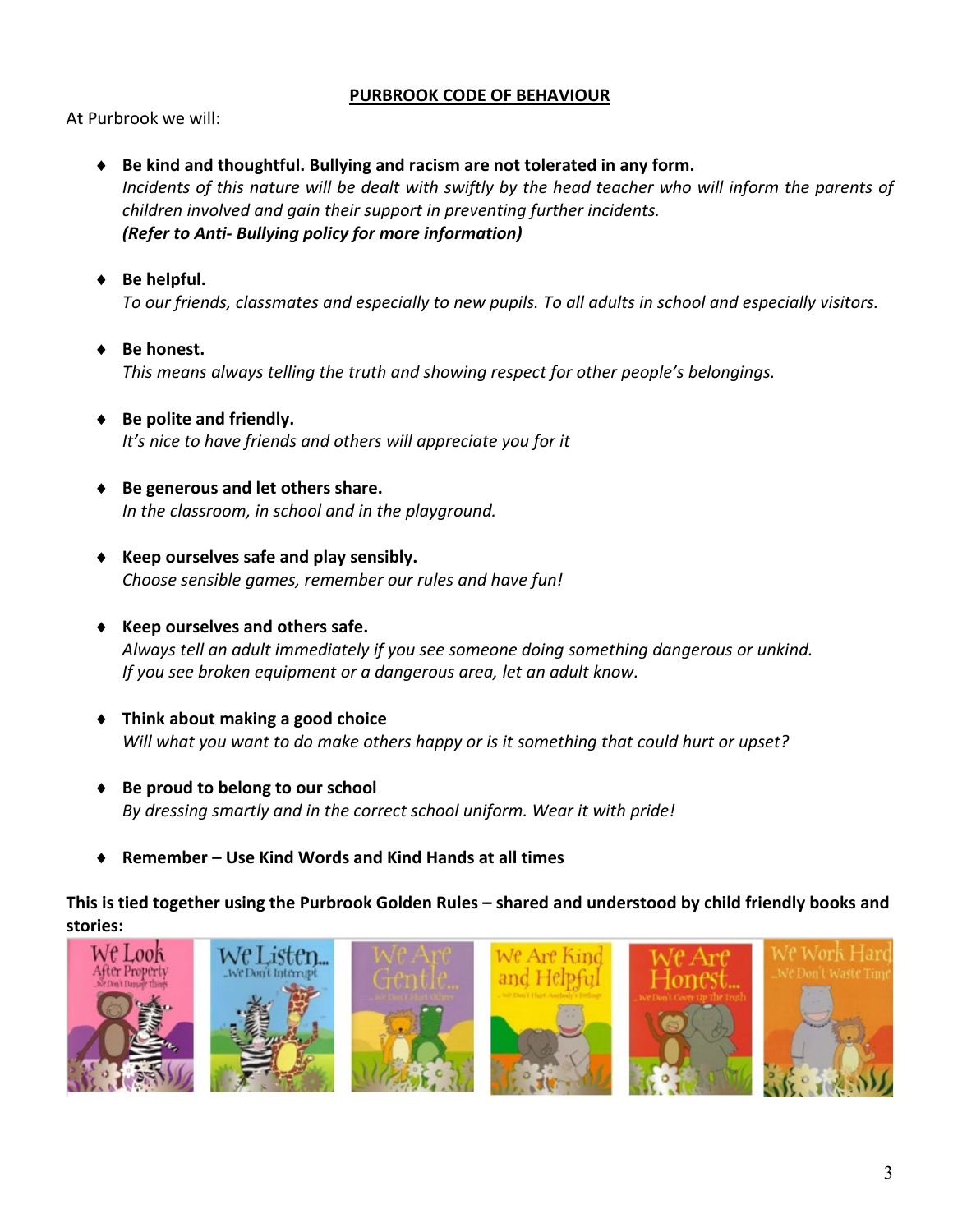Children will all be involved in deciding their own classroom rules at the beginning of the year as part of PSHCE, but the main school rules will be adhered to by all. In this way children will have ownership of the rules and be more likely to follow them. They will be displayed prominently in the classroom and children will be reminded of the rules frequently.

# **ENFORCING THE BEHAVIOUR CODE**

All members of staff share a responsibility for ensuring the Behaviour code and Golden Rules are followed.

Adults also have a duty to follow the code and to be good role models for the children.

Therefore, if an adult is aware of an issue or incident, they must deal with it immediately following the guidelines. No member of staff should let any incident of poor behaviour pass unchallenged. We believe that prevention is better than cure so we will be vigilant and intervene whenever possible to prevent situations from occurring or escalating.

# **REWARDS FOR GOOD BEHAVIOUR INCLUDE:**

- Stickers, Certificates, Postcards Home
- Private / Public Praise
- Special rewards time in another class / job/prefect
- Marbles in the jar or similar chosen as a class
- Lunch Time silver table
- Class cup
- Fantastic tea party

### **MANAGING INAPPROPRIATE BEHAVIOUR**

Everyone at Purbrook has agreed to try to prevent this from happening by:

- Being consistent, fair, and adhering to the policy and procedures at all times.
- Avoiding confrontation wherever possible. Being vigilant and intervening before a situation arises.
- Always giving the children the opportunity to do the right thing and make a good choice
- Addressing issues collectively through Circle Times and the Values Programme
- Being a positive role model for children
- Using the Prefects to support children experiencing difficulties
- Praising good behaviour when it occurs
- Using assertive discipline and positive statements such as 'I know you can…'
- Speaking informally to parents, recognising the good as well as the poor behaviour
- Encouraging children to apologise meaningfully and ensuring they are aware of the 'right choice'

### **Where a child is persistently not conforming to the Code of Behaviour or Golden Rules we will**

- Give a quiet reminder by referring to the above (e.g. Are you sure that game is appropriate for the playground?)
- Another reminder including an explanation of what will happen if the child continues to make a bad choice (I'll have to ask you to move away from …)
- Time away from the activity and loss of privileges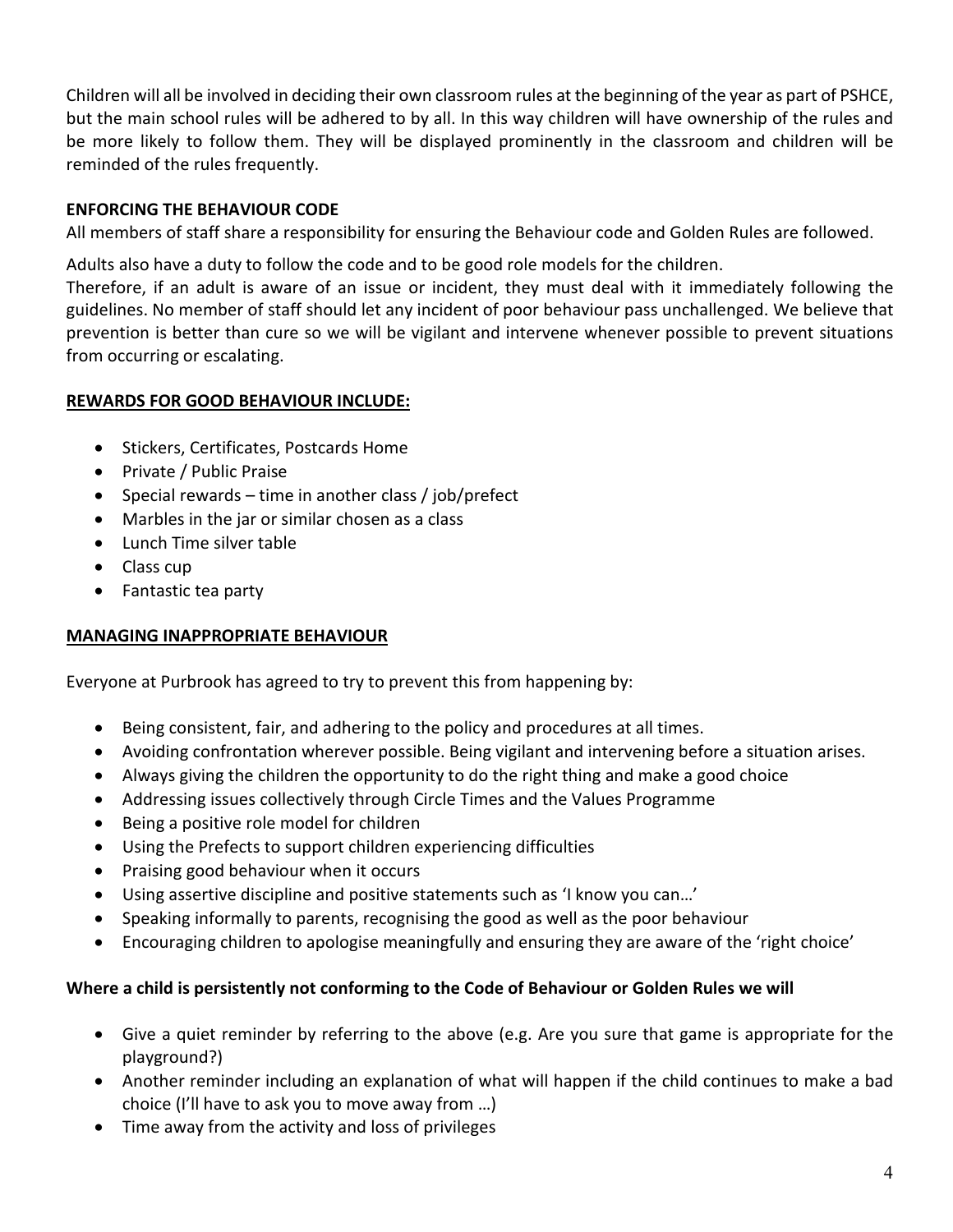(If on the playground, this will involve staying with the adult for 2 minutes. This should finish with a reminder to the child of the expected behaviour when they go off to play again.)

# **If the behaviour persists, the following sequence should be followed:**

- Child sent to senior member of staff (KS leader /AHT/SENDco) with work to complete
- Child sent to HT with work to complete

AT EACH LEVEL OF THE SANCTION, THE CHILD MUST BE GIVEN AN EXPLANATION OF THE RULE BROKEN AND THE NEXT SANCTION IF THE BEHAVIOUR PERSISTS.

IF THE BEHAVIOURS CONTINUE WHILST WORKING IN ANOTHER CLASS/WITH ANOTHER TEACHER/ A MEMBER OF SENIOR LEADERSHIP MUST BE CALLED TO REMOVE THE CHILD AND PREVENT LEARNING FROM BEING DISRUPTED

### **'Fast Tracking' for serious misconduct.**

*The child must be sent or brought to the Head teacher with an explanation of behaviours exhibited. If you feel that a child has been deliberately vindictive or aggressive towards another child (either overtly or covertly), you will need to use your professional judgement to decide whether this constitutes 'fast tracking'- issues of bad language or deliberate physical harm to others constitutes a fast tracking incident.*

# **(IF UNSURE ABOUT THE CORRECT STEP TO TAKE, PLEASE LIAISE WITH THE CLASS TEACHER IF A TA OR THE HT/AHT IF A TEACHER)**

When the child is sent to the Head teacher, she will investigate and log the event and follow up to be taken. This will be shared with the class teacher and shared with the parent and child and an explanation of the actions that have been taken and why given to them.

### **MANAGING BEHAVIOUR IN AND OUT OF CLASS**

Whenever possible, the class teacher will deal with problems as they arise. If a child is proving to be difficult, ALL staff within the team should be notified either at an informal discussion or formally at a staff meeting. All adults need to be aware of the situation, so they can be supportive and consistent. All adults in the school have a responsibility to reprimand a child who is misbehaving. We must be polite and positive at all times.

### **DISRUPTIVE CLASSROOM BEHAVIOUR**

- This is usually attention seeking. Questions need to be asked by the teacher. Is the work too hard/easy/not stimulating enough? Is the child with appropriate peers?
- Teachers can change the behaviour by praising when the desired behaviour is shown and ignoring the attention seeking behaviour
- Teachers will try changing the level of work or where the child is sitting. Redirect the child before the behaviour becomes too bad
- If the behaviour persists, teachers will speak to the SENDCo AHT or the HT about a behaviour plan.

### **Prevent and Radicalisation**

If concerns arise that a child is behaving out of character or discussing issues that may be deemed radical or extreme, this behaviour will be logged as a safeguarding issue and reported to the Prevent lead (Head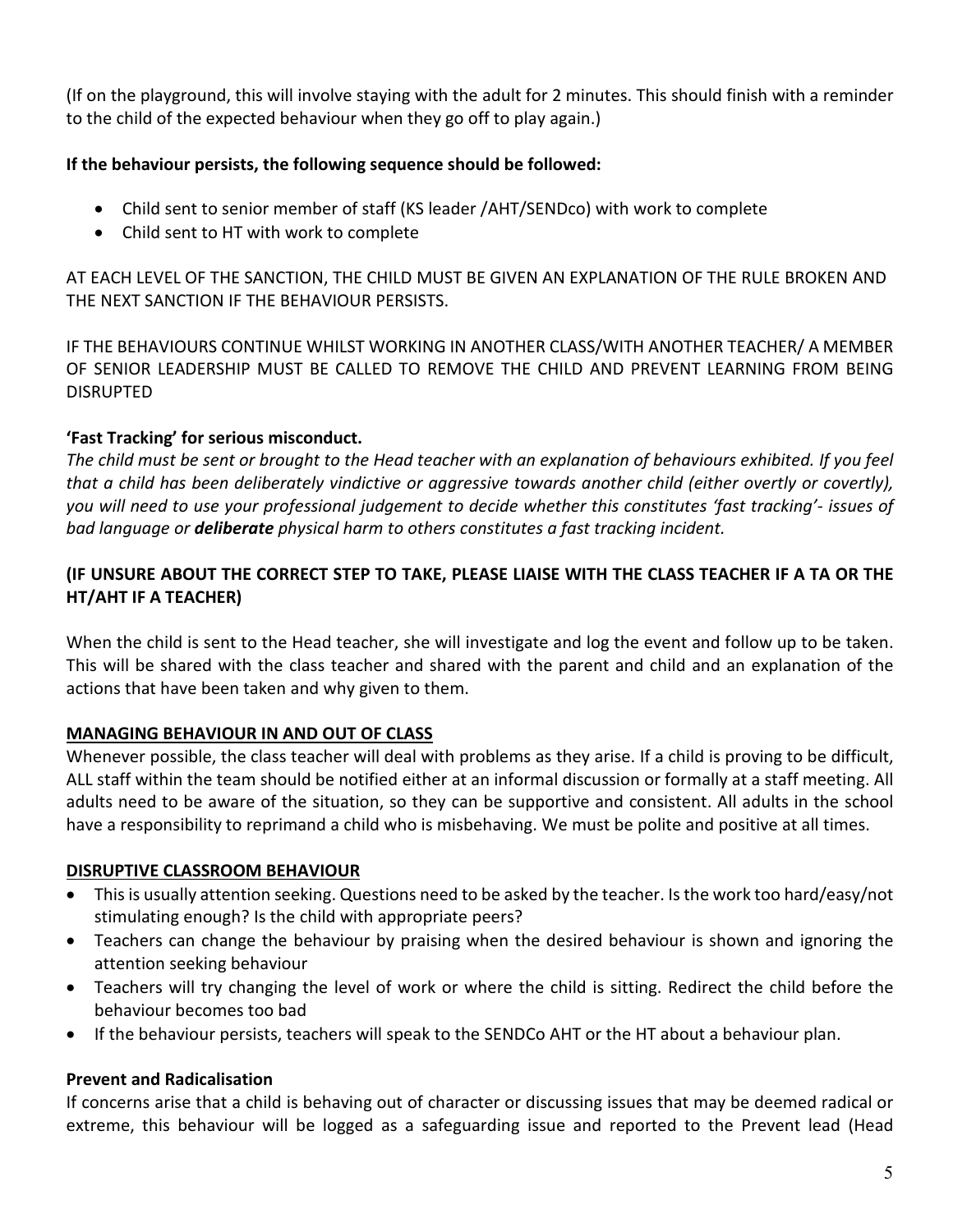Teacher), who will then follow the appropriate channel guidelines when reporting the incident. It may be appropriate to chat with the individual to discuss that we don't behave in that way when we are at school.

#### **Individual Behaviour Plans**

Where a child is starting to display inappropriate behaviours, it may be deemed necessary to draw up an individual behaviour plan to be shared with all staff so a consistent approach is used with the child. This will be done alongside the SEND Co who will initially check that all other strategies have been explored (individual charts, checking match of work etc) Triggers will be identified and an informal chat with parents to identify whether there are any underlying issues causing the change in behaviour.

This will be reviewed after a two-week period to ensure it has had a positive impact. If there has been no improvement, a behaviour meeting will be initiated with parents/carers.

#### **Behaviour Meeting**

Where inappropriate behaviours persist, (and all above strategies explored), a behaviour meeting will be initiated by the Inclusion Leader with parents/carers and the class teacher. At this meeting a behaviour agreement will be drawn up with specific targets and timescales. The expectations of both home and school will be discussed.

In extreme cases, additional support will be sought from the Behaviour Support Team

#### *BY WORKING TOGETHER, WE CAN IMPROVE CHILDREN'S BEHAVIOUR*

#### **SEVERELY DISRUPTIVE BEHAVIOUR**

It is rare for behaviour to be so disruptive that it cannot be contained by following the guidelines in this policy. However, there may be times when a situation is considered to be potentially dangerous or extreme and more serious measures need to be taken.

#### **Severely disruptive behaviour could be:**

- Physical assault or threatened physical assault, when the teacher has concerns about the safety of other pupils, other adults or themselves.
- Misuse of equipment, furniture or vandalism that makes the classroom unsafe.
- **Defiance of the teacher that stops the teacher and class from teaching and learning.**

Exclusion of a child is a last resort. However if there is an incident of severe disruptive behaviour, the head teacher will make the decision to exclude.

#### **Fixed Period Exclusion**

If it is deemed necessary to exclude a child for a fixed period, the child's parents will be notified immediately of the specific reason and length of exclusion. The parents will also be notified that they have the right to make representations to the governing body. It should contain the name and address of the appropriate people to contact. Parents should be invited to inform the governing body in writing of their intention to make representations. The Head teacher will inform the Chair of Governors at this stage The Head teacher will inform County of all exclusions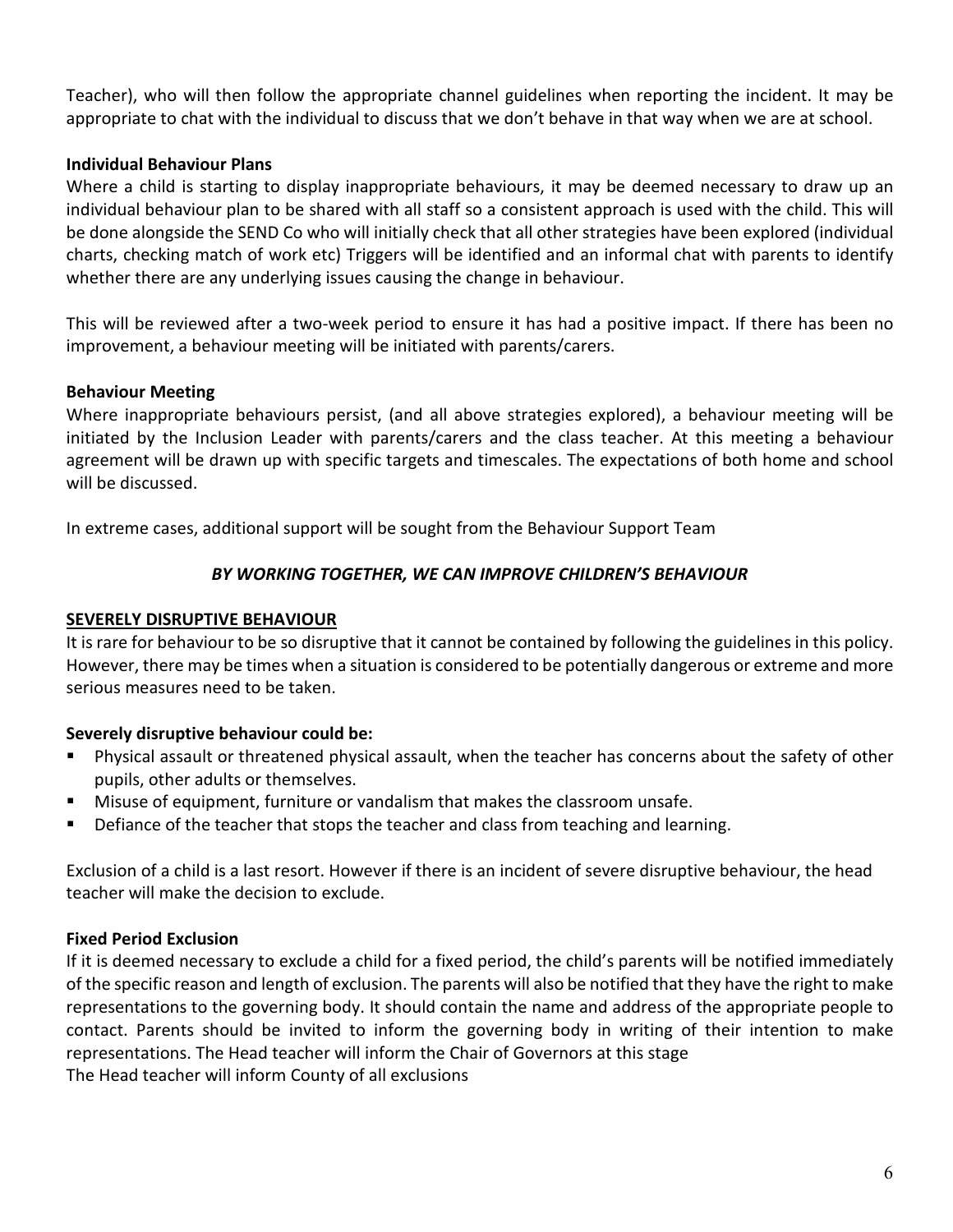#### **Permanent Exclusions**

The Head teacher must inform the child's parents of the exclusion and the specific reason for it. The notification should provide sufficient particulars to ensure that the reason for the exclusion is fully understood and that all relevant circumstances are made known. Notification will be immediate and in writing. The notification should also document for reference any relevant previous warnings, fixed period exclusions or other disciplinary reference any relevant previous warnings, fixed period exclusions or other disciplinary measures taken prior to the excluded behaviour being committed. Rather than delaying notification of exclusion, this information will be contained in a prompt follow up letter.

The Head teacher must notify the parents of their right to make representation to the governing body and County. This must be done within 7 days of notification. The parents have right of access to all curricular records of the child and to other educational records through a request to the governing body.

The Head teacher will log all these events in accordance with the Hampshire County Policy.

(The above procedures have been taken from DCSF 2007 Guidance – Exclusions and Alternative Provision. In the event of exclusion reference should be made to this circular for more in-depth detail)

# **Agreed Procedure for Dealing with Inappropriate Behaviour**

- Give a quiet reminder by referring to the Code of Behaviour
- Another reminder including an explanation of what will happen if the child continues to make a bad choice (I'll have to ask you to move away from …)
- Time away from the activity / loss of privileges

# **Remember – Be Proactive and Vigilant. Intervene with a positive alternative if games look like they will escalate into a more serious incident**

**Praise the positive play and interactions you see. This will rub off on the other children** 

**Remain calm but firm with the children, always wait until they are able to speak calmly before discussing a situation with you**